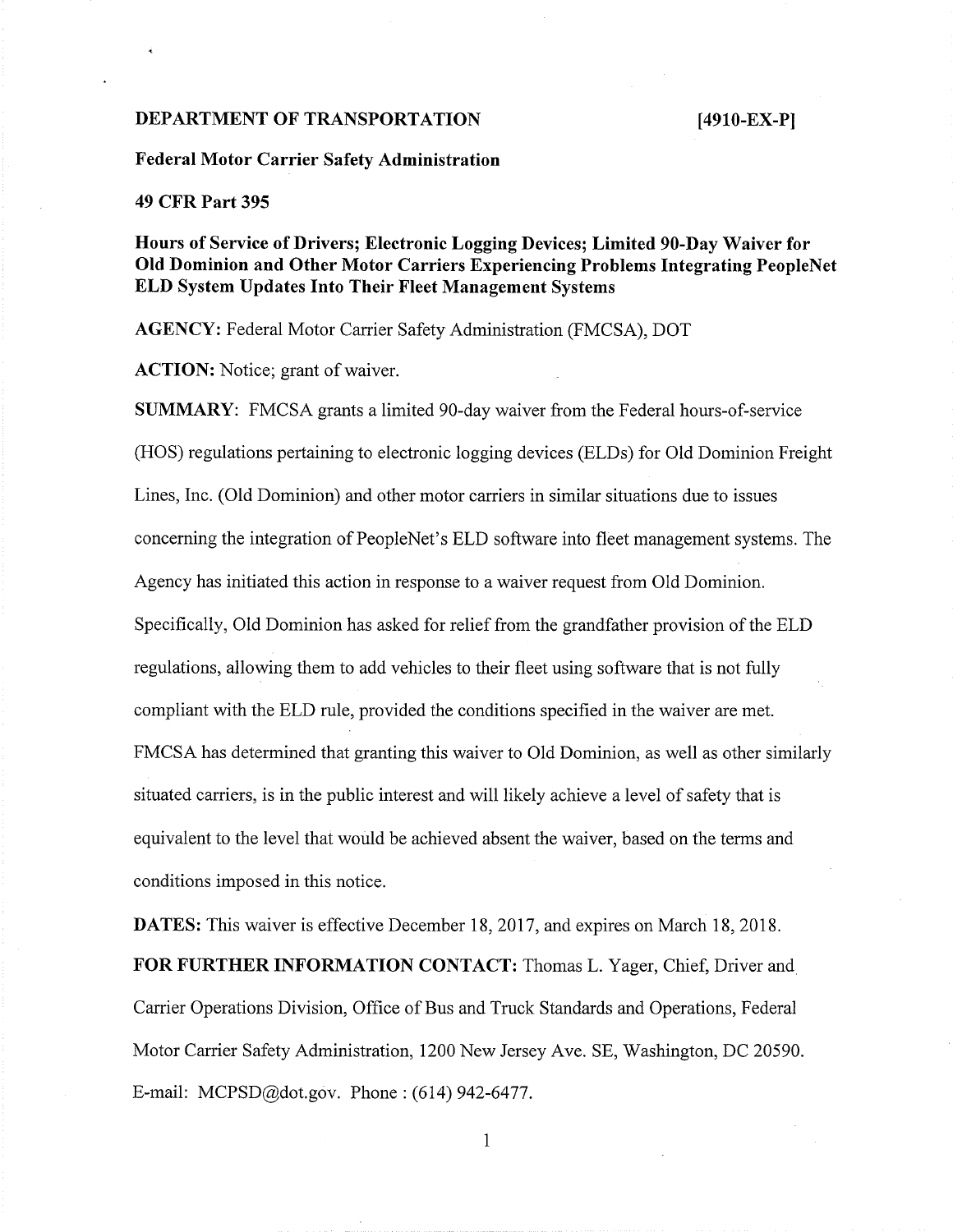### **SUPPLEMENTARY INFORMATION:**

#### **Legal Basis**

The Transportation Equity Act for the 21<sup>st</sup> Century (TEA-21) (Public Law 105-178, 112 Stat. 107, June 9, 1998) provides the Secretary of Transportation (the Secretary) the authority to grant waivers from any of the Federal Motor Carrier Safety Regulations issued under Chapter 313 of Title 49 of the United States Code or 49 U.S.C. 31136, to a person(s) seeking regulatory relief. (49 U.S.C. 3 1136(e), 31315(a)). The Secretary must make a determination that the waiver is in the public interest and that it is likely to achieve a level of safety that is equivalent to, or greater than, the level of safety that would be obtained in the absence of the waiver. Individual waivers may be granted only for a specific unique, nonemergency event, for a period up to three months. TEA-21 authorizes the Secretary to grant waivers without requesting public comment, and without providing public notice.

The Administrator of FMCSA has been delegated authority under 49 CFR 1.87(e) to carry out the functions vested in the Secretary by 49 U.S.C. chapter 311, subchapter I and III, relating to commercial motor vehicle programs and safety regulations.

# **Background**

Old Dominion began equipping its commercial motor vehicles with PeopleNet AOBRDs in 2010, and by 2011 its entire fleet was equipped with devices which meet the requirements of 49 CFR 395.15. Data from the AOBRDs is transferred directly into the company's fleet management and safety systems, enabling its dispatchers to know precisely where every driver is at any given time and how many hours he/she has available under the Federal hours-of-service rules. This functionality is not required by the AOBRD rules under 49 CFR 395.15 or the ELD requirements under Subpart B of 49 CFR part 395.

 $\overline{2}$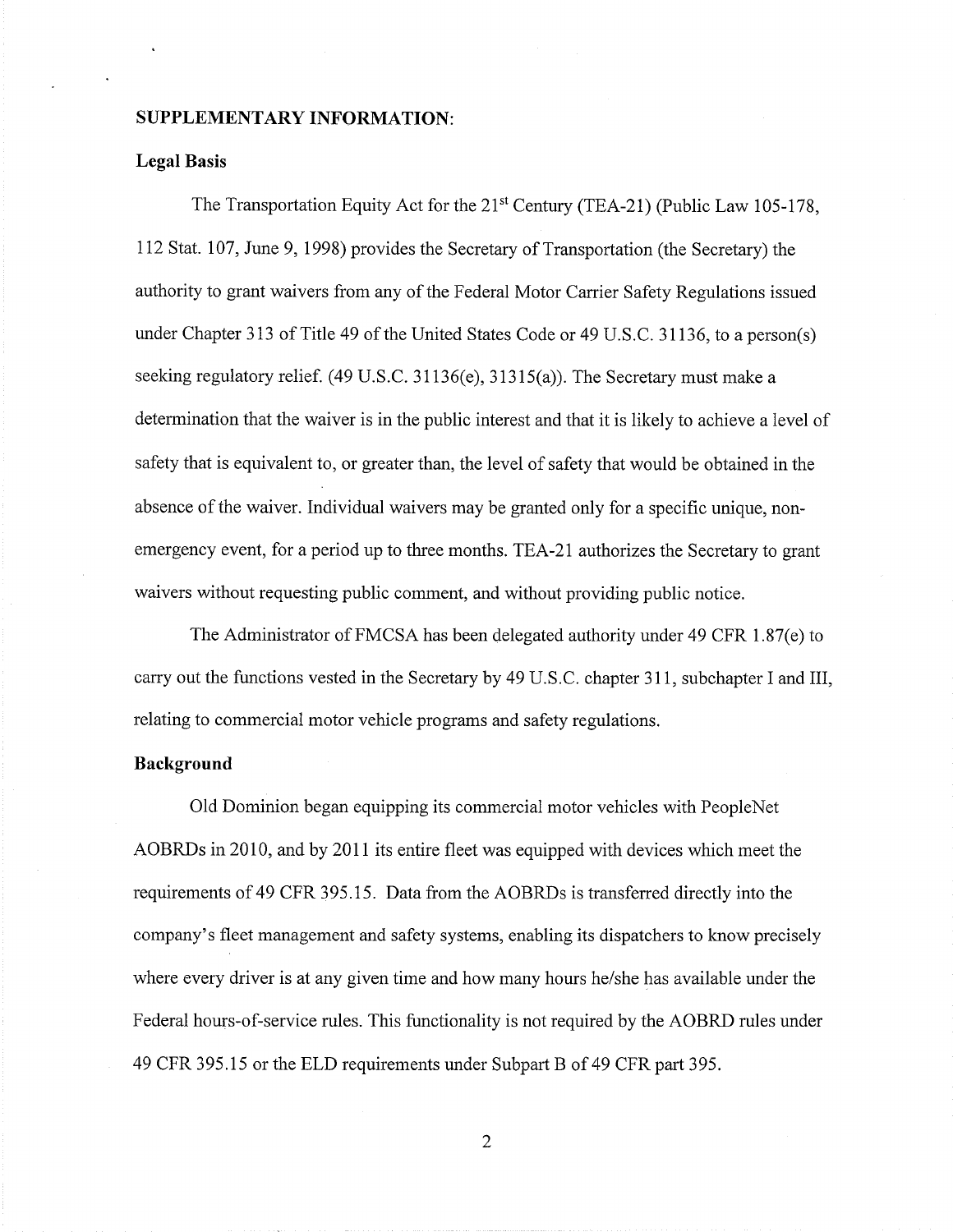Old Dominion explained that PeopleNet's AOBRD and ELD hardware currently installed in its vehicles, and the systems that will be installed in the near future, will satisfy the ELD mandate after the company implements the transition to PeopleNet's December 15, 2017, software release. However, the new PeopleNet release does not include the necessary means to integrate into Old Dominion's fleet management and safety software.

Currently, the PeopleNet AOBRD software allows carriers to configure certain sessions. If the settings were not adjustable, the PeopleNet AOBRD would be similar to, but not identical to the FMCSA's ELD technical specifications. Although Old Dominion has configured its settings in the PeopleNet AOBRDs it uses, certain AOBRD software changes must be made by PeopleNet, including:

- Eliminating the "skip" feature;
- Limiting the auto-duty driving status change threshold to 5 miles; and
- Limiting geo-fencing of yards to a 0.5-mile radius.

When these changes are fully implemented, and the operational controls are in place, the PeopleNet system used by Old Dominion will provide an equivalent level of safety while the integration of the ELD software is completed.

#### *Old Dominion 's Request*

Old Dominion requested a 90-day waiver to permit the company to install and use ELD hours-of-service recording devices (i.e., hardware) running PeopleNet's automatic onboard recording device (AOBRD) software that meets the requirements of 49 CFR *395.15,* rather than ELD software that meets the requirements of subpart B to part *395,* for any truck added to its fleet on or after December 18, 2017, until the company's fleet management software can be fully integrated with PeopleNet's ELD software. The integration of the

3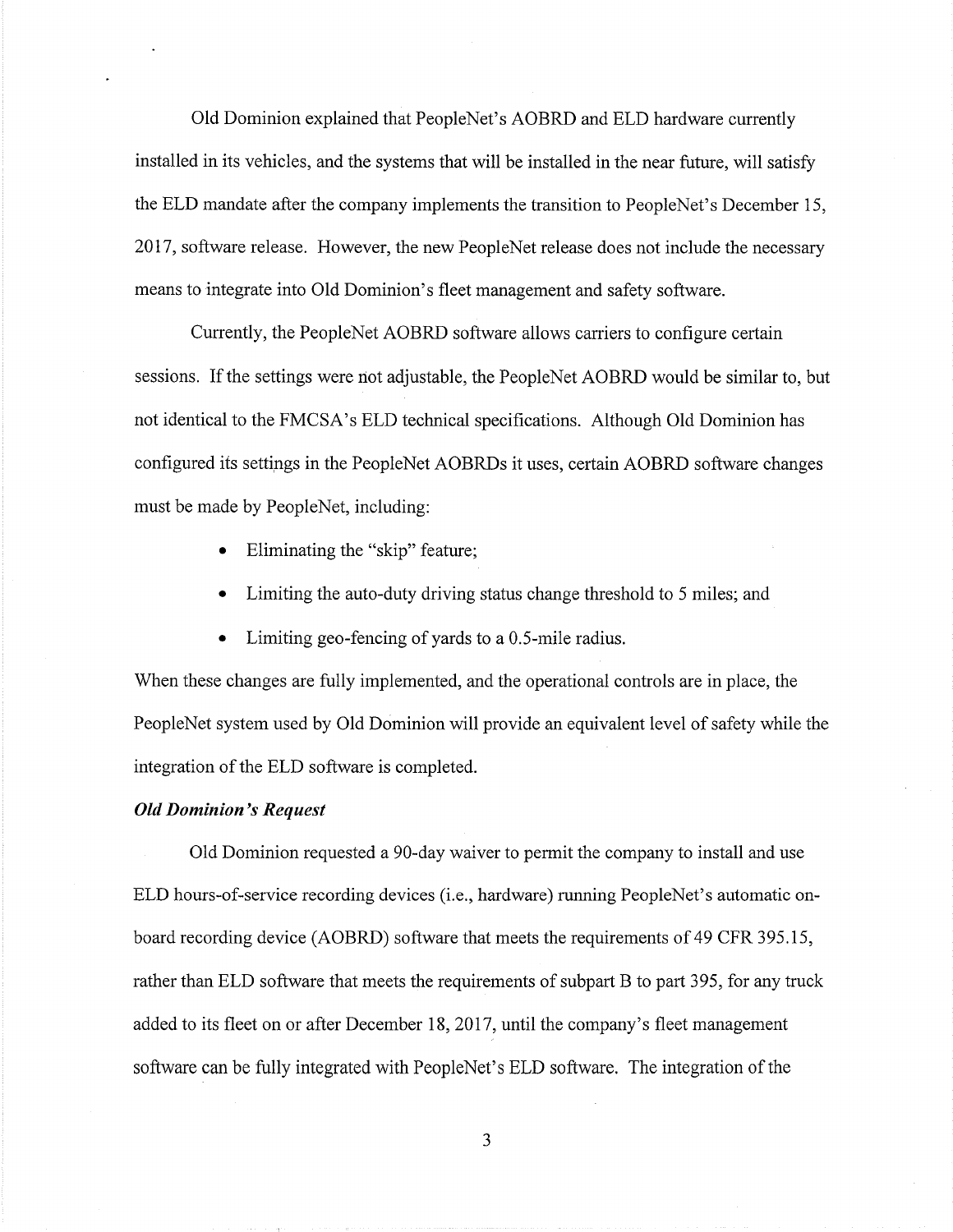hours-of-service data with the fleet management and safety systems will enable the company to achieve a high level of safety oversight of its drivers.

## **FMCSA Determination**

Based on the information presented in Old Dominion's request, FMCSA believes it is appropriate to grant a limited 90-day waiver from 49 CFR 395.8(a)(1)(i) and Subpart B of 49 CFR Part *395,* Electronic Logging Devices. The Agency has determined, as required by 49 U.S.C. *31315(a)* and the implementing regulations under 49 CFR Part 381, that the waiver is in the public interest and that the waiver is likely to achieve a level of safety that is equivalent to, or greater than, the level of safety that would be obtained in the absence of the waiver.

## *Public Interest*

FMCSA believes the granting of the waiver is in the public interest, given the scope of Old Dominion's and other companies' operations and their role in delivering cargo that ultimately benefit consumers. In the case of Old Dominion, the company has 228 service centers located throughout the Nation and operates a fleet of more than 8,500 power units. The company employs more than 10,000 company drivers. It is in the public interest to avoid disruptions to Old Dominion and other carriers' operations and, subsequently, a disruption to the movement of a significant amount of freight.

## *Safety Equivalency*

FMCSA has determined that the electronic system that Old Dominion will use to monitor its drivers' hours of service during the period of the waiver will achieve a level of safety that is equivalent to, or greater than, the level of safety that would be obtained in the absence of the waiver. The company will not only electronically capture the duty status information for all its drivers, it will also monitor the real-time status of its drivers'

 $\overline{4}$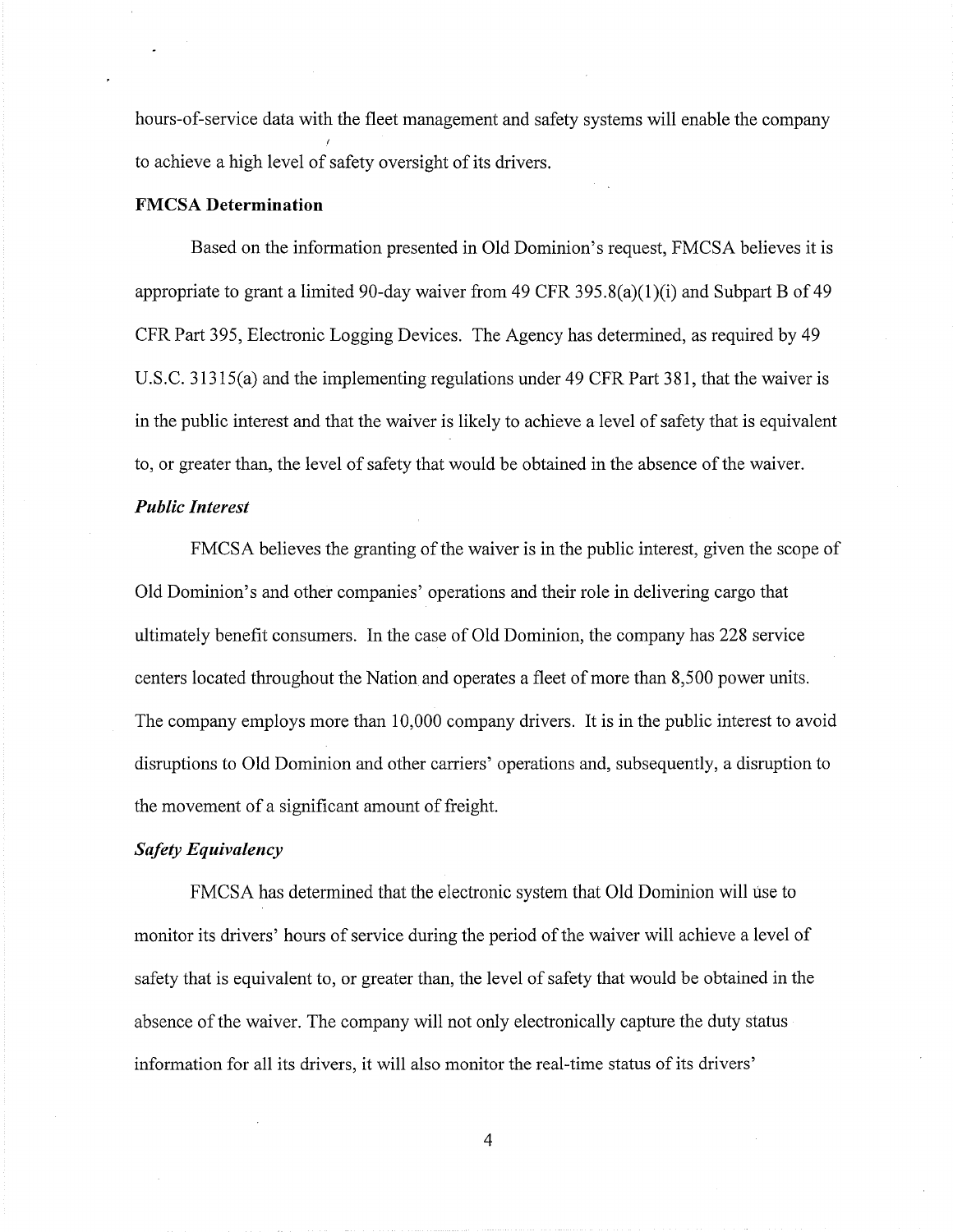compliance with the hours-of-service regulations so that supervisors and dispatchers may intervene immediately if a driver is about to run out of driving or on-duty time.

Also, with the AOBRD settings outlined in the waiver request, which exceed the minimum required by 49 CFR 395.15, and the commitment by PeopleNet to make associated software changes in its ELD software to disable the "skip feature," limit the auto-duty driving status change threshold to <sup>5</sup> miles or less, limit the geofencing of yard moves to a 0.5-mile radius or less, and maintaining the Auto-Duty Status Change functions outlined in its petition, we believe the requisite level of safety will be provided during the waiver period. In addition, Old Dominion will continue to compel its short haul drivers that are not required to maintain records of duty status to use the existing AOBRD platform

# *Unique Circumstances*

Consistent with the statutory requirements for waivers, this relief is for a period not in excess of <sup>3</sup> months and is limited in scope and circumstances. FMCSA finds that the challenges Old Dominion described in achieving compliance with the ELD requirements while integrating the PeopleNet ELD software into existing fleet management systems is a unique situation for Old Dominion and other carriers facing similar challenges integrating PeopleNet software into their fleet management systems.

For the reasons cited above, FMCSA grants Old Dominion, and other motor carriers facing similar challenges integrating PeopleNet ELD software into fleet management systems, a limited three-month waiver from the ELD requirements, subject to the terms and conditions provided below.

#### **Terms and Conditions of the Waiver**

5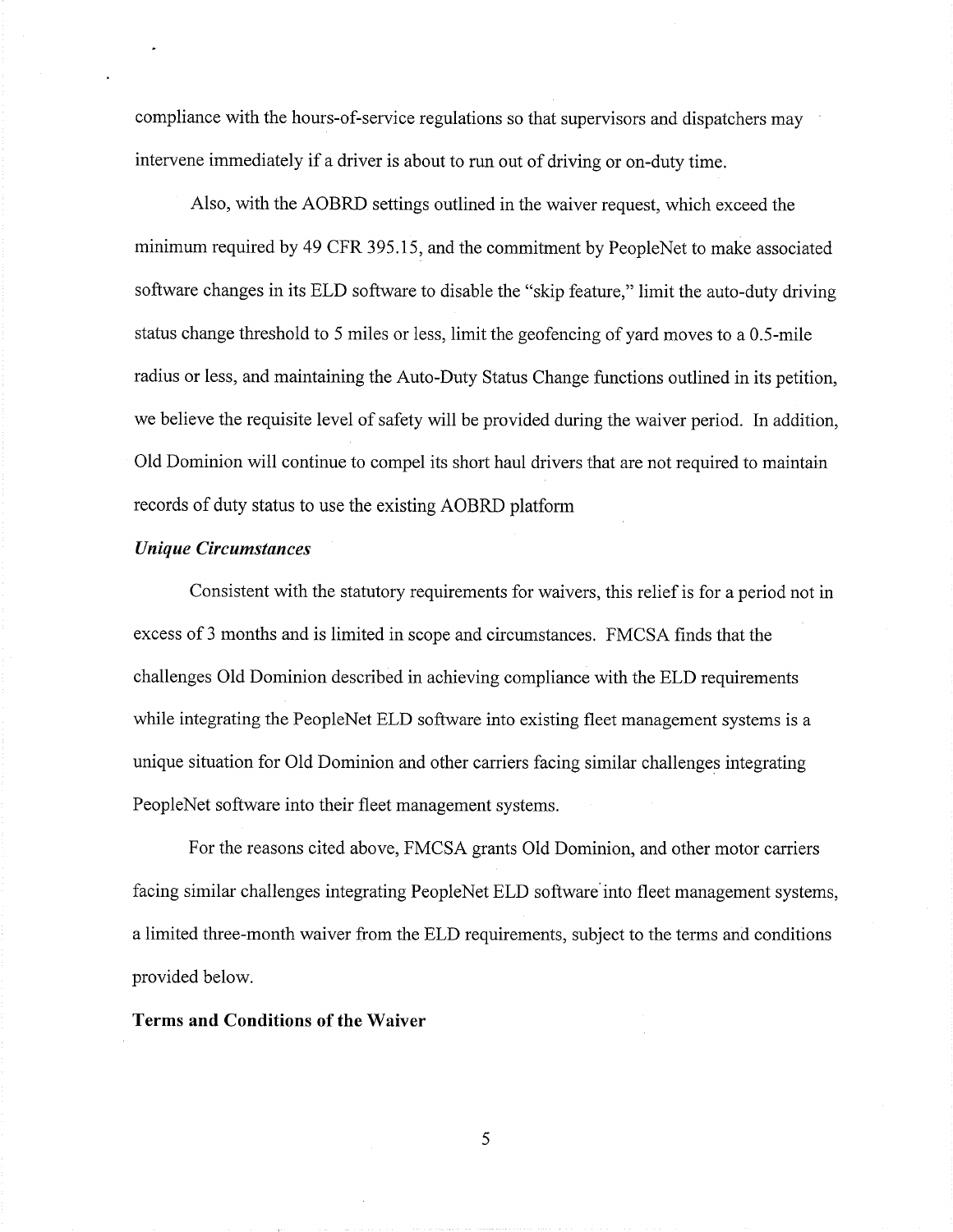This waiver covers Old Dominion Inc. and other motor carriers experiencing similar challenges resulting from PeopleNet's software for the period beginning at 12:01 a.m. (ET) on December 18, 2017, continuing through *11:59* p.m. on March 18, 2018.

# **Regulatory Provisions Waived**

This waiver is limited strictly to 49 CFR 395.8(a)(1)(i) and Subpart B of 49 CFR Part *395,* Electronic Logging Devices. Old Dominion and other motor carriers with similar situations related to PeopleNet's recent software release, must comply with all other applicable provisions of the Federal Motor Carrier Safety Regulations (FMCSRs) (49 CFR *350-399).*

# **Restrictions**

Each motor carrier operating under this waiver must ensure that drivers required to maintain a record of duty status (ROD) must do so with a device that meets the requirements of 49 CFR 395.15 concerning automatic on-board recording devices (AOBRDs);

- 1. During the waiver period, vehicles may be added to the fleet only if the vehicle is equipped with ELD hardware, capable of running the PeopleNet ELD Software.
- 2. The AOBRD must transfer data directly into the motor carrier's fleet management and safety systems, allowing its dispatchers to know precisely where the drivers are at any given time and how many hours he/she has available under the Federal hours-ofservice rules.
- 3. The motor carrier will use the AOBRD settings similar to those outlined in Old Dominion's waiver request.
- 4. PeopleNet system must be modified to disable or adjust the settings as outlined below.

a. Eliminate the "skip feature;"

b. Limit the auto-duty driving status change threshold to 5 miles or less; and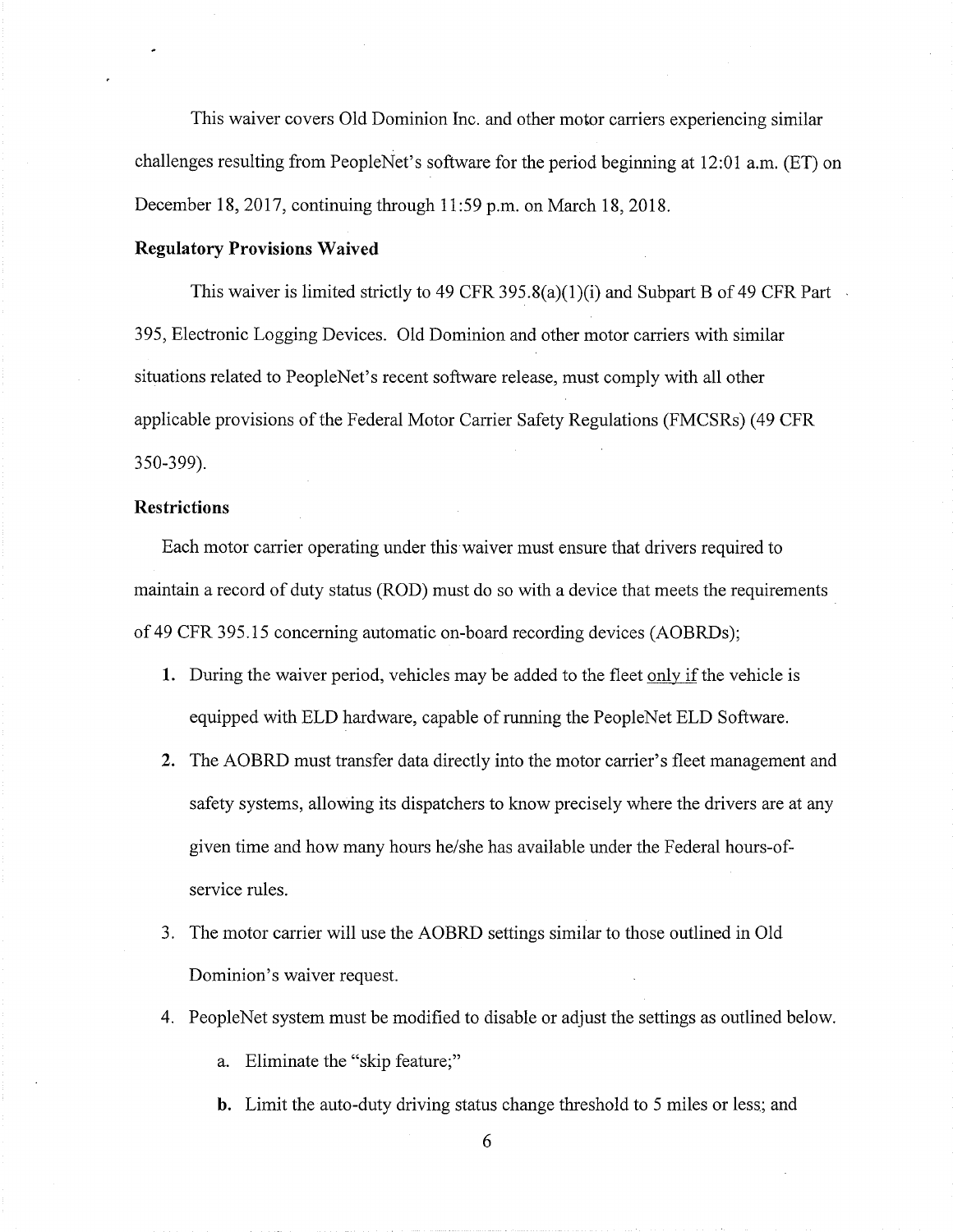**c.** Limit the geo-fencing yard time limit to a 0.5-mile radius or less.

If it is determined that this software has not been changed, this waiver does not apply.

# **Notification to FMCSA of Accidents**

Each motor carrier must notify FMCSA within *<sup>5</sup>* business days of an accident (as defined in 49 CFR *390.5),* involving any commercial motor vehicles operating under the terms of this waiver. The notification must include the following information:

- Date of the accident,
- City or town, and State, in which the accident occurred, or closest to the accident scene,
- Driver's name and license number,
- Vehicle number and State license number,
- Number of individuals suffering physical injury,
- Number of fatalities,
- The police-reported cause of the accident, and
- Whether the driver was cited for violation of any traffic laws, or motor carrier safety regulations.

*7*

Notification shall be by e-mail to MCPSD@DOT.GOV.